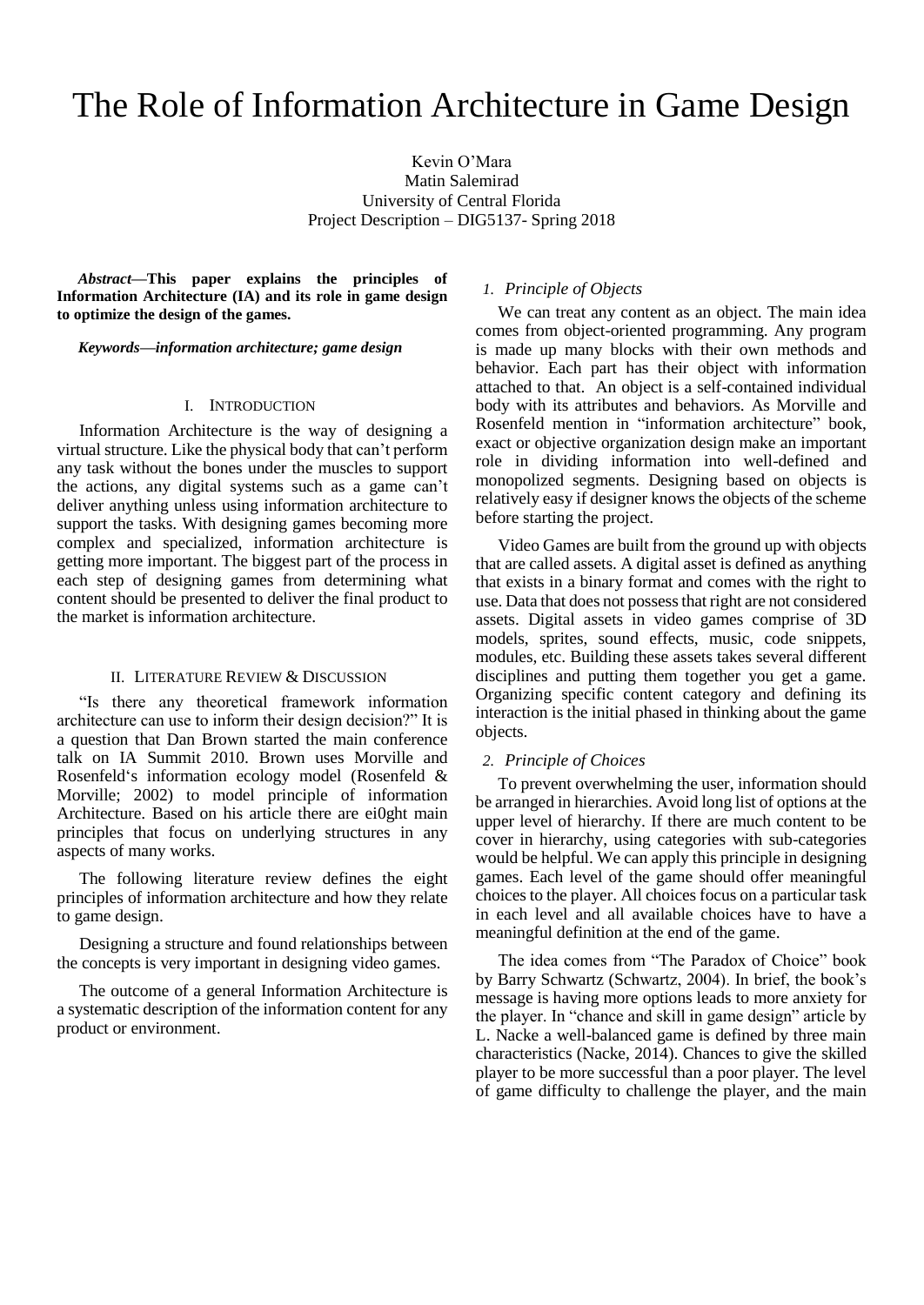factor that is providing meaningful choices. It means that there are several strategies to win the game and none of them is dominant.

As narrative elements are increasing in video games some principles can be applied in designing better games. Brandon perdue explains ethical dilemmas and moral strategies in some games. With addressing some games, he explained how the idea of choices in games increases tendency of many players to make optional move in the game (Perdue, 2012). Player choices is one the most powerful fun aspects in gameplay. Based on Jamieson, one of the main elements of game design is choice (Jamieson, 2017). Choice is a factor to make a game interactive. We can present challenge to the player by providing choices in different levels of the game.

The Mass Effect trilogy prime example of choice in video games. The choices you make can drastically alter the story. Throughout the trilogy the choices you make in the first game can change what happens in the third game. Characters can last the entire trilogy or die in the first game. It is an unprecedented achievement.

These choices create moral dilemmas for players. Dilemmas are the situations where players must weigh the consequences of their choices carefully. No matter what the player chooses, something will be gained and something will be lost.

# *3. Principle of Disclosure*

For creating a strong scene, it is good to reveal a bit of information at a time. Each step should have only enough information. One way to understand this principle is knowing about signal to noise ratio. People can process so much information at any one time, so make balance between giving information at a time. Improving signal to noise ratio is important in all designs. Probably it is better to add Signal to Noise Ratio (SNR) as a separate principle. Thinking about multiplayer online games and the frustration experience of the players is an example of SNR in games. Being in ELO Hell explains how increasing noise in a game can be frustrating. Thinking about a game, even having many variables affecting the game is being considered as noises and reduces the signal.

Sudoku can be an easy example to get the point of enough information. It is related to the dependency factor of the game. It refers to win the challenge of the current step depends on prior steps. Sudoku hints progressively reveal enough information to make further progress (Browne, 2015).

Legend of Zelda Skyward Sword is a bad example of disclosure. On several occasions in the game, when the player would arrive to a puzzle the game would directly state how to solve the puzzle. This left players who wanted

to solve it themselves disappointed because the game had disclosed too much information.

Information structure has a radical effect on the game. When we are talking about the elements of the game, we may think about the number of players, the objective of the game, the rules and mechanics, as well as resources and resource management. One important thing in the resource category is the amount of available information to the player. Some games offer total information and some contain hidden information from all players. Giving enough information can be a factor to motivate the player to continue playing (Bishop, 2009).

# *4. Principle of Exemplars*

This principle is about context through content. It means that examples of each content describe which category it belongs to.

Exemplar Theory (or Exemplar Model) is a proposal concerning the way human memory assigns objects and ideas into different categories. It argues that when human is confronted with a new object, the mind is able to place the new object into its appropriate category. The example of the objects stored in the memory is "exemplar". Exemplar can apply to various categories such as games as well as information architecture. Sometimes the exemplars are obvious and accepted. Using several exemplar games helps accessing better collaboration and interaction in the game. The exemplars can be illustrations the key design features. It is possible to apply exemplar model on a game based on rule-learning tasks (Chubala, Johns, Jamieson, & Mewhort, 2016).

When video games use images or items that we recognize they are using exemplars so players can easily assume what it is. They are designed the players do not have to waste time deciphering what everything is.

On the heads up display (HUD) it is good design to not overwhelm the player. We regularly see this when it comes to icons in video games. It is common for video games to use hearts to represent health or food to heal yourself. In first person shooters weapons are represented by images. Halo has the bullets on the screen that represent how much is in your magazine. Opaque shows it is full and transparent shows it is empty.

#### *5. Principle of Front Doors*

D. Brown says that every page on the site may be a "home" page. So it is important to think about a meaningful bridge between any content to other parts.

Broder talks about how users search the web. They have data that shows that most (68%) users prefer to find a good site about their search query, instead of having a website in mind. Knowing that, it implies that most people don't ever go to the main page of websites, but actually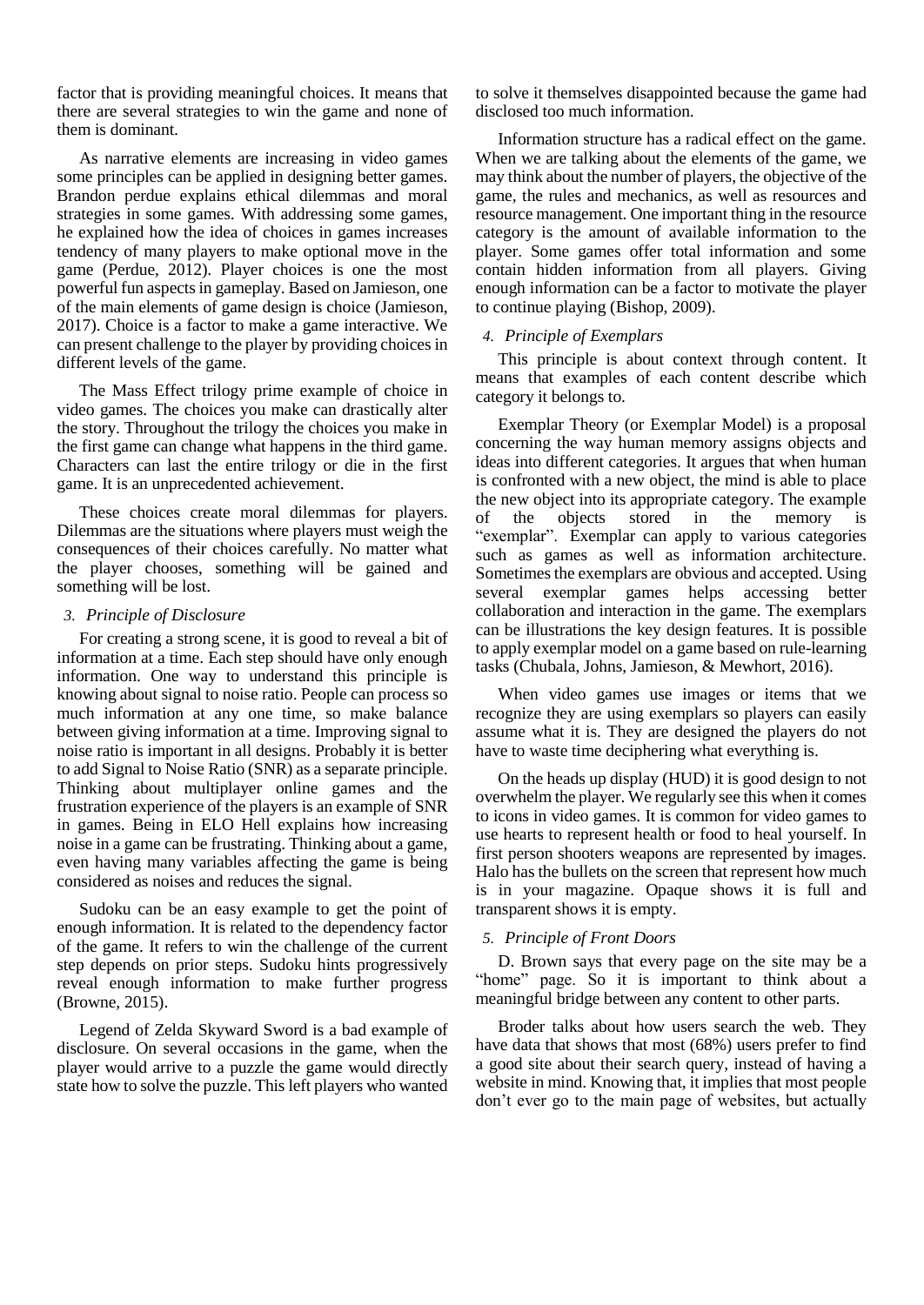find other ways to the site (Broder, 2002). Have you ever seen the main page of Wikipedia? Most people when they are searching for information use a search engine then click on links they feel are suitable. Thus constantly avoiding the homepage of lots of websites.

Manninen talks about interactional design and how to approach it. When it talks about non-linearity, it describes how players have a degree of authorship in games to create their own stories. They can play games in any order they want. Especially when playing open world games, players can attack missions and objectives in any order they please. You can meet and interact with characters in different orders or not even meet them at all. It creates different experiences for every user. (Manninen, 2002)

A great example of this is Legend of Zelda Breath of the Wild. You can literally go anywhere from the beginning the game. Nothing is hindering you. When you start the game, one of the first missions that appears is the final mission of the game. If you are brave enough you can beat the game skipping everything.

# *6. Principle of Multiple Classifications*

Information architecture offers methods to think with multiple lenses. Rose and Levinson discuss the importance of why people search, not just how they search and what they are searching for. One of the examples used was searching for "ceramics". It could show where to buy, where to learn, etc. It works with the Multiple Classification principle because discusses how a search engine could solve this. It could use statistics to show the most likely option or the user could better classify their search (Rose & Levinson, May 17, 2004). A term that is used in information architecture is faceted navigation. It helps understanding the importance of multiple classification. "A Faceted navigation allows user to select or de-select facets in order to brows for what there are looking for" (Smith, 2011). Giving the user multiple navigation paths helps improve the user experience.

Designers may have special tips to make their faceted navigation effective (Zajdo, 2016). Some of the tips are to use relevant options, positions facets horizontally or vertically, use images, and expandable menus. Almost all of them can be applied for designing game elements such as main menu and setting page.

Using the examples that Dan Brown gave for Multiple Classifications, Coleman explains that games can provide players with more than one way to be successful. In games people can complete levels or objectives in a different fashion, but the end goal is always the same (Coleman, Krembs, Labouseur, & Weir, Feb 23, 2005).

It can refer to the fact that different players will play with different approaches. The ability to offer different perspectives of the game or adding different choices to the

result leads to greater customer satisfaction. This sound similar to the principle of choices. The main difference between these two principles is the controlling factor. The ability to choose is principle of choice and the ability to complete one task or one game level in multiple ways is related to principle of multiple choices.

Deus Ex Human Revolution gives the players three main ways to complete any level: Aggressive, Stealth and Adaptive. Aggressive is guns blazing. Just running through and defeating anything that moves. Stealth involves finding secret paths and sneaking around enemies. Adaptive is using the environment to your advantage to hack objects and efficiently take out the enemies.

# *7. Principle of Focused Navigation*

Focused Navigation refers to those elements that allow user to reach to the information. This principle pertains to a simple formula that is to focus on one-way navigation. Establish a strategy and purpose for your navigation mechanism. A well-designed navigation system is a good taxonomy to improve usability of the website. One of the steps in designing an information architecture system such as a website is to test the assumption. Donna Spencer at "A practical Guide to Information Architecture" explains the usability testing (Spencer, 2010). It is basically making a draft of something available for some people to try it. Usability testing is used for software and website and games.

Northcott explains the differences between an Information Architect and a UX Designer. The differences are subtle but important. Information Architects organizes and labels information. Their focus is to make the information easily findable and labeled correctly. A UX designer takes the information with a focus on user engagement. They want to elicit the specific emotions out of their navigation. (Darren Northcott, 2012)

Being able to easily and successfully navigate menus is a necessity in video games. Players want to play games, not surf menus trying to find what they need

Dead Space has one of the best inventory menus in the entire medium. When you pull up the menu the game does not pause. That means enemies can attack you as you are managing your inventory. Its intuitive design allows you to quickly navigate the menu while still being able to explore the world and dispatch enemies.

# *8. Principle of Growth*

Assume the content you have today is a small fraction of the content you will have tomorrow (Brown 2010). With the growth that we have seen with the internet, nothing on a computer is stagnate. Developers have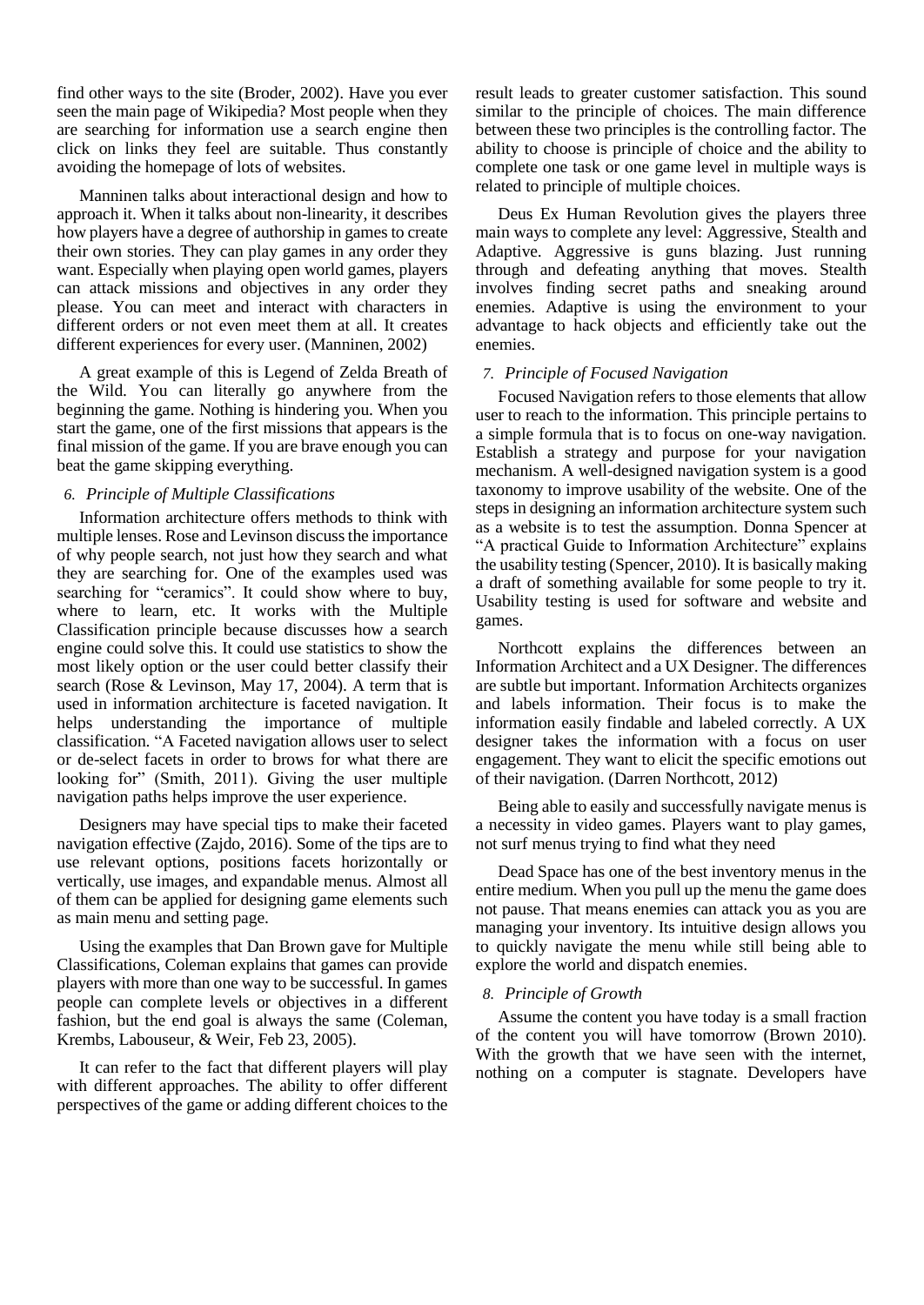changed their development models to cater to this mentality.

20 years ago you would walk into an Office Depot and buy the newest copy of Microsoft Windows and Office. People would sit on those copies for years until they got a new computer or a newer edition had something they wanted. It disrupts a developer's revenue source if the consumer never has to buy a new version.

Today most companies have switch to a subscription model. You pay a monthly fee and receive constant updates to the product until you cancel the service. The developers now only get a small payments, but has a long lasting revenue flow.

This concept teaches game designers to expect the content of the game to grow and manage the content in a flexible manner. As designing everything not just a game, an improved data hierarchy is a good way to increase user satisfaction.

Gamers now are used to the concept of downloadable content (or DLC), but there is a new form that is gaining momentum which is Games as a Service. Wong discusses the new trend in video games: Games as a Service. Video Games today are designed to be a service that are constantly being updated with new content and patches to keep players invested longer by extending the life of video games. Playing a game when it is released compared to years later can give players a completely different experience. It benefits developers by extending a revenue flow on their products and it benefits consumers with fixes and additional content to their games. (Wong, 2017)

World of Warcraft (WOW) came out on September 2, 2001 and the game is still alive and kicking. WOW has users pay a monthly fee to keep the servers running. They also have released 6 paid expansions and several updates along the way to keep players invested.

The new darling is Overwatch. While Overwatch does not have a monthly fee like most MMOs, it gains revenue through microtransactions. New, maps, characters and events keep players returning to play the game.

Splatoon is similar to Overwatch but does not have any microtransactions. Nintendo continues to update the game with new maps, events, gear and new weapons that are released weekly.

#### III. CONCLUSION AND FUTURE WORK

The result of our research indicates that although many people think that Information Architecture (IA) organizes and structures the information of websites, we can apply the IA principles to other categories such as designing the games. Players may never notice the IA background existence in the game, but it is one of the main keys to know about during the production of video games.

The definition of IA by different authors may be different. In this research we focus on eight principles of Information Architecture by Dan Brown (2010). Then we applied these principles in game design. The more we know about IA, the better and easier we can apply the main principles to our video games.

We believe Signal to Noise Ratio is a new principle needs to be added to these eight principles. Although the level of signal power is important, sometimes noise has a power in at the same level of signal. This factor affects any designs. Sometimes in a game having noise in the correct way can show the signal better. It may apply underneath of all the mentioned principles because it affects navigation, choices, and UX.

#### **REFERENCES**

- [1] Bishop, O. (2009). *Game design concepts* Retrieved from <http://hdl.handle.net/10012/10829>
- [2] Broder, A. (2002). A taxonomy of web search. *ACM SIGIR Forum, 36(2),* 3-10. doi:10.1145/792550.792552
- [3] Brown, D. (2010). Eight principles of information architecture. *Bulletin of the Association for Information Science and Technology, 36*(6), 30-34.
- [4] Browne, C. (2015). The nature of puzzles. *Game Puzzle Des, 1*(1), 23-34.
- [5] Chubala, C. M., Johns, B. T., Jamieson, R. K., & Mewhort, D. . . (2016). Applying an exemplar model to an implicit rule-learning task: Implicit learning of semantic structure. *The Quarterly Journal of Experimental Psychology, 69*(6), 1049-1055. doi:10.1080/17470218.2015.1130068
- [6] Coleman, R., Krembs, M., Labouseur, A., & Weir, J. (Feb 23, 2005). Game design & programming concentration within the computer science curriculum. 545-550. doi:10.1145/1047344.1047514
- [7] Critical exemplars papers, please critical gaming project @ UW
- Dana Nau. Introduction to game theory
- Darren Northcott. (2012). The difference between information
- [10] architecture and UX design
- [11] Gotz, R. (2012). Practical sharepoint 2010 information architecture Apress.
- [12] Jamieson, D. (2017). The four elements of game design - envato tuts+ game development tutorials. Retrieved fro[m](https://gamedevelopment.tutsplus.com/series/the-four-elements-of-game-design--cms-1117)  $\epsilon$ [https://gamedevelopment.tutsplus.com/series/the](https://gamedevelopment.tutsplus.com/series/the-four-elements-of-game-design--cms-1117)[four-elements-of-game-design--cms-1117](https://gamedevelopment.tutsplus.com/series/the-four-elements-of-game-design--cms-1117)
- [13] Manninen, T. (2002). Contextual virtual interaction as part of ubiquitous game design and development. *Personal and Ubiquitous Computing, 6*(5), 390-406. doi:10.1007/s007790200044
- [14] Nacke, L. (2014, -10-15). Chance and skill in game Retrieved Fro[m](http://www.acagamic.com/courses/infr1330-2014/chance-and-skill-in-game-design/) [http://www.acagamic.com/courses/infr1330-](http://www.acagamic.com/courses/infr1330-2014/chance-and-skill-in-game-design/) [2014/chance-and-skill-in-game-design/](http://www.acagamic.com/courses/infr1330-2014/chance-and-skill-in-game-design/)